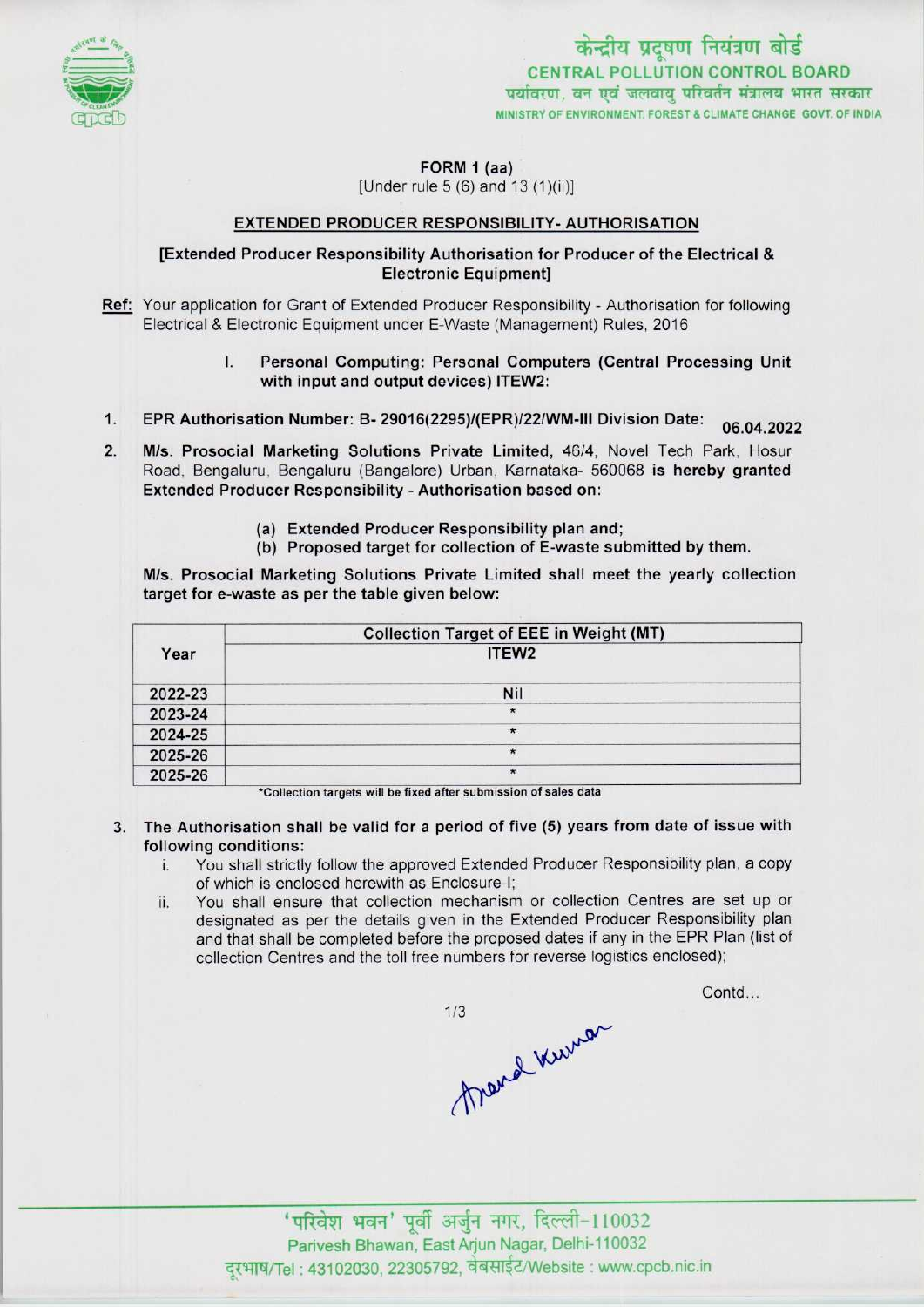

- iii. You shall ensure that all the collected e-waste is channelized to your dismantler/recycler M/s E-Waste recyclers India, Shed No. 15, Roz ka Meo Industrial area, Nuh, Haryana and record shall be maintained at dismantler/recycler and at your end.
- iv. You shall maintain records, in Form-2 of these Rules, of e-waste and make such records available for scrutiny by Central Pollution Control Board;
- v. You shall file annual returns in Form-3 to the Central Pollution Control Board on or before 30th day of June following the financial year to which that returns relates.

# vi. General Terms & Conditions of the Authorisation:

- a. The authorisation shall comply with provisions of the Environment (Protection) Act, 1986 and the E-waste (Management) Rules,2016 made there under;
- b.The authorisation or its renewal shall be produced for inspection at the request of an officer authorised by the Central Pollution Control Board;
- c.Any change in the approved Extended Producer Responsibility plan should be informed to Central Pollution Control Board within 15 days on which decision shall be communicated by Central Pollution Control Board within sixty days;
- d. It is the duty of the authorised person to take prior permission of the Central Pollution Control Board to close down any collection centre/points or any other facility which are part of the EPR plan;
- e. An application for the renewal of authorisation shall be made as laid down in subrule (vi) of rule of 13(1) the E- Waste (Management) Rules, 2016;
- f. The Board reserves right to cancel/amend/revoke the authorisation at any time as per the policy of the Board or Government.

## vii. Additional Conditions: -

- a)That the applicant will submit annual sales data along with annual returns;
- b) That the applicant has to ensure that the addresses of collection points provided by them in their EPR Plan are correct and traceable and the collection points/centres are functional;
- c) That the applicant will submit revised application for grant of EPR Authorisation in case of applicant adding/changing PRO or changing its EPR Plan;
- d)That the applicant has to ensure that the e-waste collected at collection centres/points or through Buy-back and DRS mentioned in the application should reach to its authorized dismantler/recycler;

2/3

**Contd** 

Around Kumar